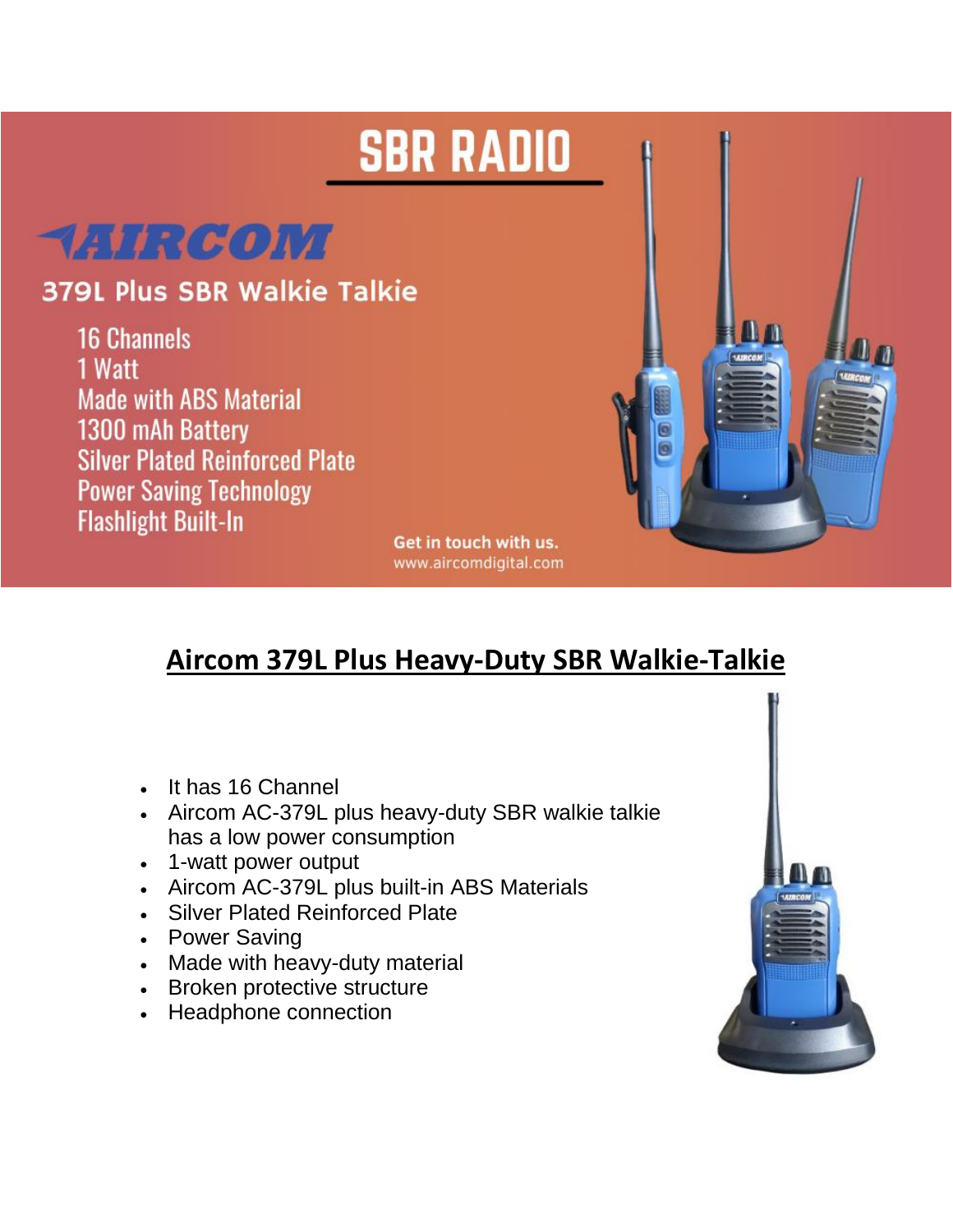

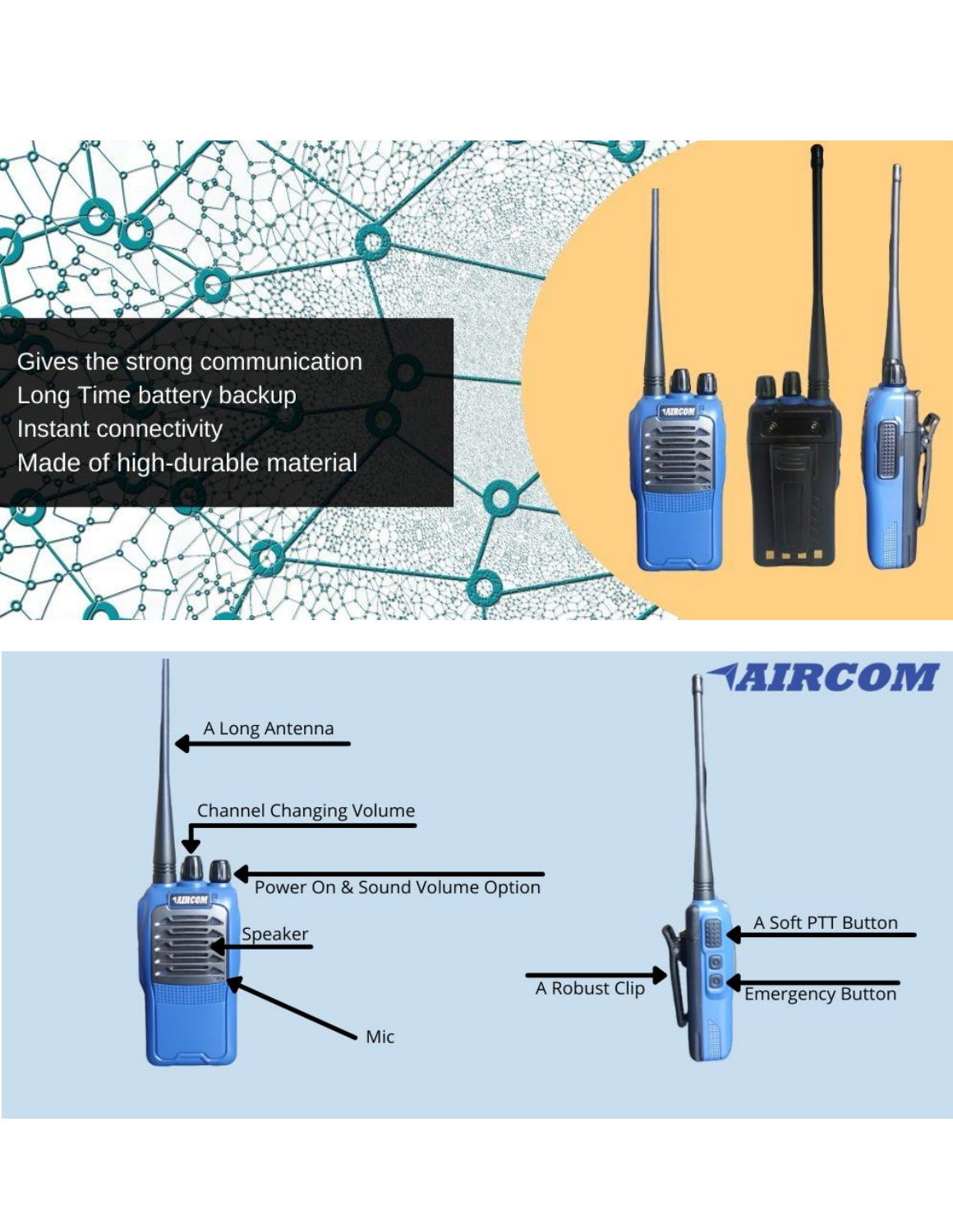# **A Heavy-Duty Doc Charger & Adapter**

### **Aircom 379L plus Specification**

| <b>Frequency range</b>       | 245-246 MHZ                                                                                                                                           |
|------------------------------|-------------------------------------------------------------------------------------------------------------------------------------------------------|
| <b>Channel capacity</b>      | 16 channels                                                                                                                                           |
| <b>Power output</b>          | 1 Watt                                                                                                                                                |
| <b>Channel Spacing</b>       | 2.5KHz                                                                                                                                                |
| <b>Battery</b>               | 1300mAh                                                                                                                                               |
| <b>New design PCB</b>        | strong performance+ better penetration                                                                                                                |
| <b>Size</b>                  | 118X57X26mm                                                                                                                                           |
| <b>Operating voltage</b>     | 7.4V DC                                                                                                                                               |
| <b>Operating temperature</b> | $-20^{\circ}$ C +55 $^{\circ}$ C                                                                                                                      |
| <b>Functions</b>             | VOX 1-9 level; PTT ID transmission<br>mode selection/non-standard CTCSS<br>input. Moitor scan/scan temporary<br>delete/high/low power selectable/talk |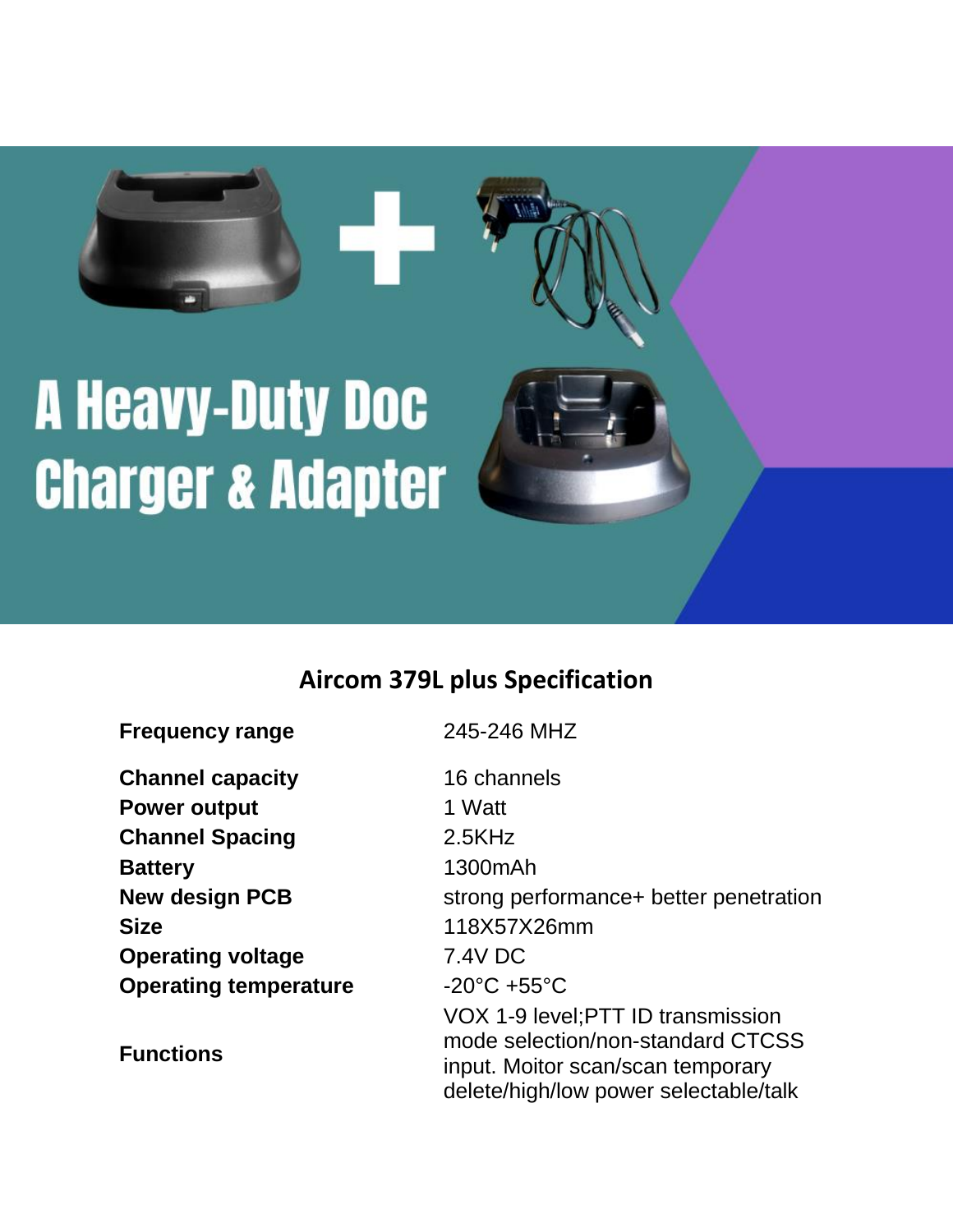around/reverse frequency /busy channels lockout/DTMF ANI encode/50 CTCSS and 105 DCS/side keys programmable/emergency call/end roger

## **User Manual**



#### **LED Indicator**

Lights red during transmit, green when receiving a signal

#### **Channel Switch**

Rotate to select a channel. No. 16 is the scanning channel

#### **Power Switch / Volume Control**